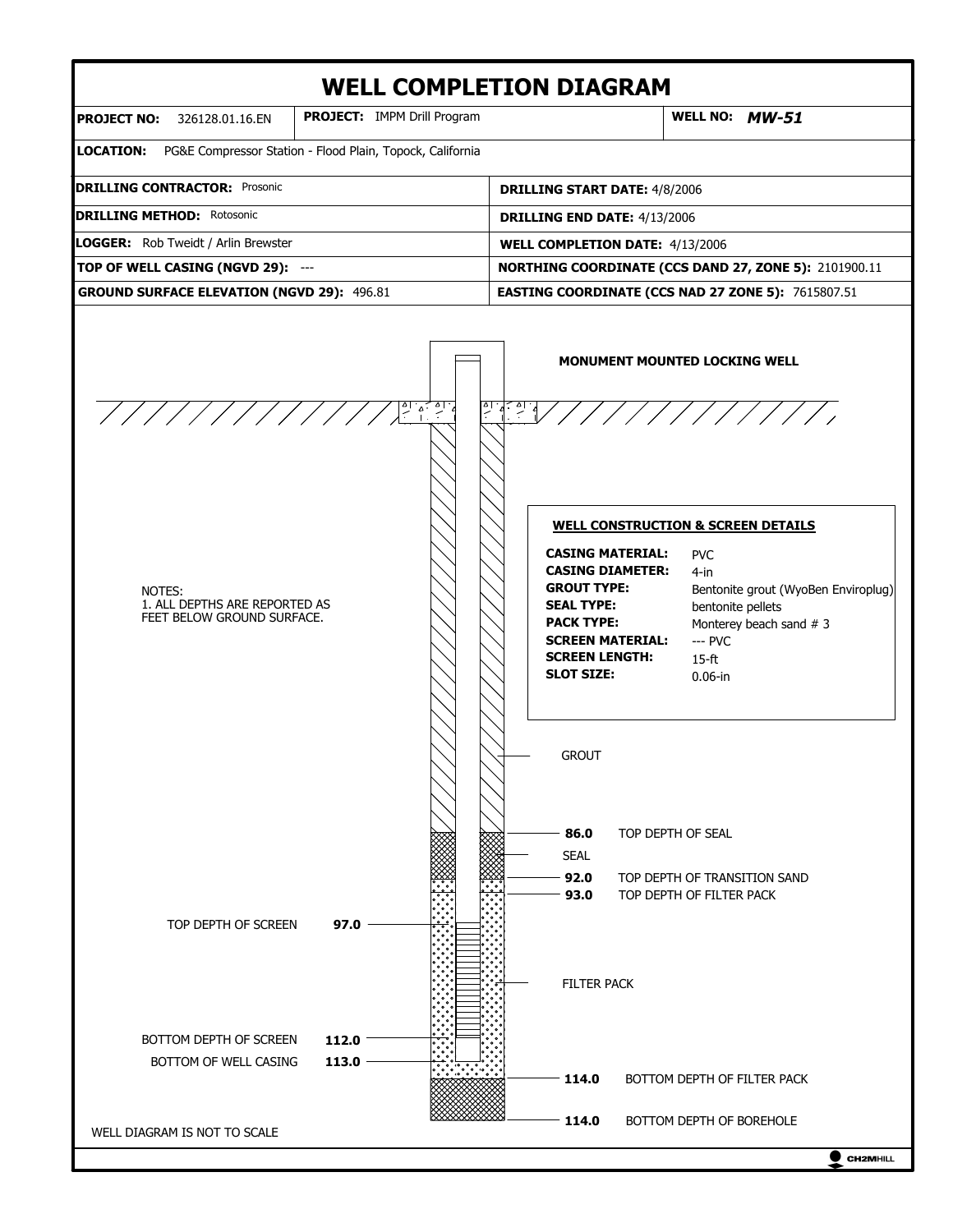| SHEET 1 of 4                                                        |                                                                               |                           |              |                 |                                                                                | <b>PROJECT NUMBER:</b><br>326128.01.16.EN                                                                                                                                                                                                                                                                                                                                                                                                                                                                                                                                                                                                                                                                                                                |                                              |                                   | <b>BORING NUMBER:</b><br><b>MW-51</b>                                                                                    |                        |  |
|---------------------------------------------------------------------|-------------------------------------------------------------------------------|---------------------------|--------------|-----------------|--------------------------------------------------------------------------------|----------------------------------------------------------------------------------------------------------------------------------------------------------------------------------------------------------------------------------------------------------------------------------------------------------------------------------------------------------------------------------------------------------------------------------------------------------------------------------------------------------------------------------------------------------------------------------------------------------------------------------------------------------------------------------------------------------------------------------------------------------|----------------------------------------------|-----------------------------------|--------------------------------------------------------------------------------------------------------------------------|------------------------|--|
|                                                                     |                                                                               |                           |              |                 |                                                                                | <b>SOIL BORING LOG</b>                                                                                                                                                                                                                                                                                                                                                                                                                                                                                                                                                                                                                                                                                                                                   |                                              |                                   |                                                                                                                          |                        |  |
| <b>PROJECT NAME:</b>                                                |                                                                               | <b>IMPM Drill Program</b> |              |                 |                                                                                | <b>HOLE DEPTH (ft):</b>                                                                                                                                                                                                                                                                                                                                                                                                                                                                                                                                                                                                                                                                                                                                  |                                              | <b>DRILLING CONTRACTOR:</b>       |                                                                                                                          |                        |  |
| <b>SURFACE ELEVATION:</b><br>496.8 ft. MSL                          |                                                                               |                           |              | 2,101,900.11    | <b>NORTHING (CCS NAD 27 Z 5):</b>                                              | 114.0<br><b>EASTING (CCS NAD 27 Z 5):</b><br>7,615,807.51                                                                                                                                                                                                                                                                                                                                                                                                                                                                                                                                                                                                                                                                                                |                                              | <b>DATE STARTED:</b><br>3/31/2004 |                                                                                                                          | <b>DATE COMPLETED:</b> |  |
| <b>DRILLING METHOD:</b>                                             |                                                                               |                           |              |                 |                                                                                |                                                                                                                                                                                                                                                                                                                                                                                                                                                                                                                                                                                                                                                                                                                                                          |                                              | <b>DRILLING EQUIPMENT:</b>        |                                                                                                                          |                        |  |
| LOCATION: PG&E Compressor Station - Flood Plain, Topock, California |                                                                               |                           |              |                 |                                                                                |                                                                                                                                                                                                                                                                                                                                                                                                                                                                                                                                                                                                                                                                                                                                                          | <b>LOGGED BY:</b><br>R. Tweidt / A. Brewster |                                   |                                                                                                                          |                        |  |
|                                                                     |                                                                               | <b>SAMPLE</b>             |              |                 |                                                                                | <b>SOIL DESCRIPTION</b>                                                                                                                                                                                                                                                                                                                                                                                                                                                                                                                                                                                                                                                                                                                                  |                                              |                                   |                                                                                                                          | <b>COMMENTS</b>        |  |
| <b>DEPTH BGS</b><br>(feet)                                          | <b>USCS</b><br>RECOVERY<br>(ft)<br>INTERVAL<br>TYPE/<br>NUMBER<br><b>CODE</b> |                           |              |                 |                                                                                | SOIL NAME, USCS SYMBOL, COLOR,<br>PERCENT COMPOSITION, GRADING, GRAIN SHAPE, MINERALOGY, DENSITY/CONSISTENCY, STRUCTURE, MOISTURE.                                                                                                                                                                                                                                                                                                                                                                                                                                                                                                                                                                                                                       |                                              |                                   | DRILLING OBSERVATIONS AND OPERATIONS,<br>DAILY START AND END TIMES, DRILL RATE,<br>REFUSALS, SAMPLING AND TESTING NOTES. |                        |  |
| 5<br>10<br>15<br>20<br>25<br>30                                     |                                                                               |                           | 0<br>10<br>8 | <b>SM</b><br>ML | fines, slightly moist<br>fines<br>slightly moist<br>met gravel, slightly moist | SILTY SAND w/ GRAVEL (SM) - dk yellowish brn (10YR4/4), 20%<br>well graded subang to subrnd met gravel up to 14cm, 50% sand, 30%<br>- increased gravel, 40% gravel up to 7cm, 30% sand, 30% fines<br>- 20% gravel up to 5cm, 50% sand, 30% fines<br>- increased gravel content, 40% gravel up to 7cm, 30% sand, 30%<br>- 25% gravel up to 5cm, 45% sand, 30% fines<br>- increased gravel content, 40% gravel up to 7cm, 20% sand, 40%<br>fines, 60/40 met to sed rock ratio<br>SILT (ML) - dk greyish brn (10YR4/2), 10% well graded subang to<br>subrnd gravel up to 5cm, 10% sand, 10% fines, gravel mostly met,<br>SILT w/ SAND and GRAVEL (ML) - dr yellowish brn (10YR4/4), 20%<br>well graded subang gravel up to 6cm, 20% sand, 60% fines, mostly |                                              |                                   |                                                                                                                          |                        |  |
| 35                                                                  |                                                                               |                           |              |                 |                                                                                |                                                                                                                                                                                                                                                                                                                                                                                                                                                                                                                                                                                                                                                                                                                                                          |                                              |                                   |                                                                                                                          | <b>CH2MHILL</b>        |  |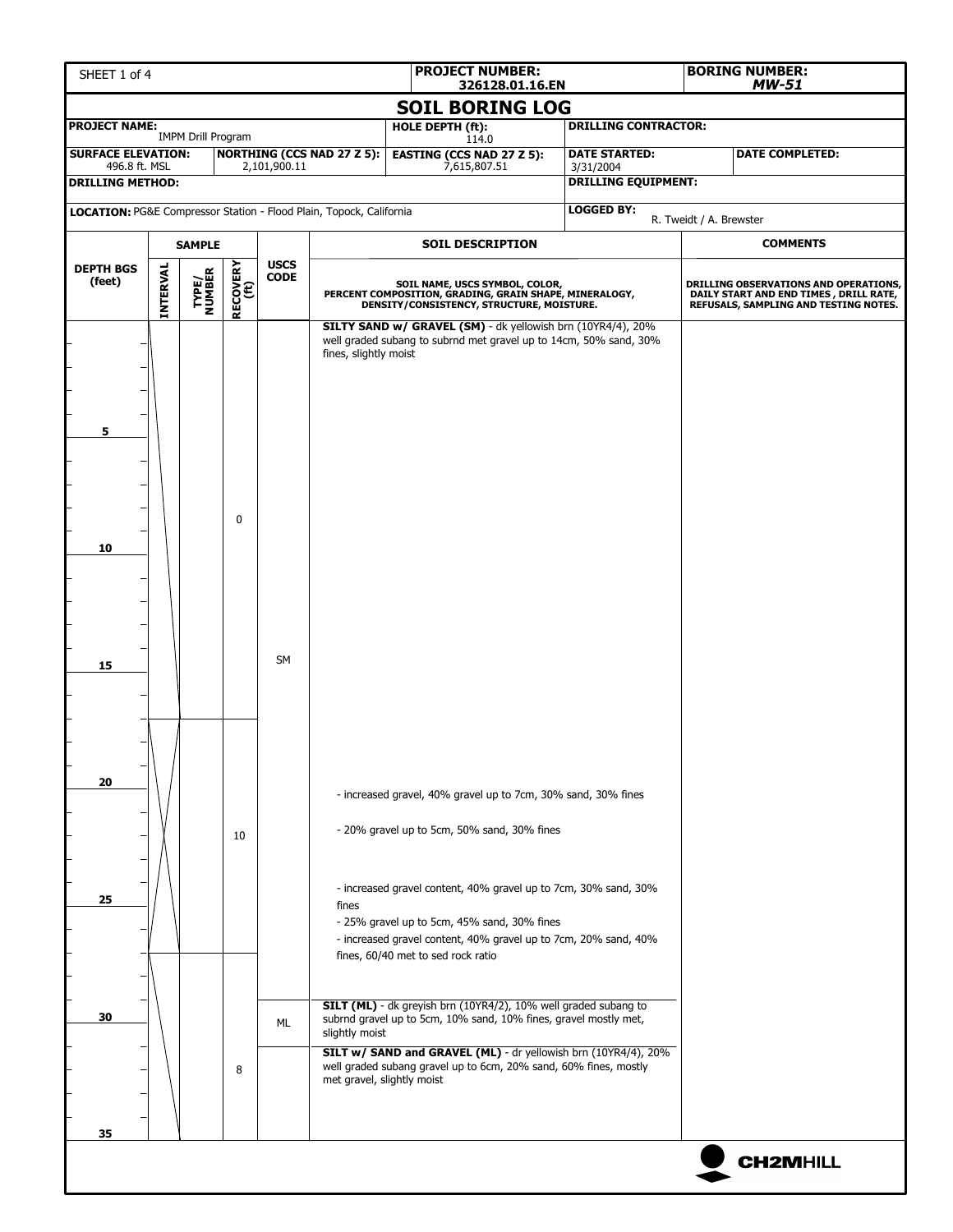| SHEET 2 of 4                                                                                                  |          |                 |                  |             |                                                                     |  | <b>PROJECT NUMBER:</b><br>326128.01.16.EN                                                                                             |                                                 |                                                                                                                                    |                         | <b>BORING NUMBER:</b><br><b>MW-51</b>                                                                                     |  |  |
|---------------------------------------------------------------------------------------------------------------|----------|-----------------|------------------|-------------|---------------------------------------------------------------------|--|---------------------------------------------------------------------------------------------------------------------------------------|-------------------------------------------------|------------------------------------------------------------------------------------------------------------------------------------|-------------------------|---------------------------------------------------------------------------------------------------------------------------|--|--|
| <b>SOIL BORING LOG</b>                                                                                        |          |                 |                  |             |                                                                     |  |                                                                                                                                       |                                                 |                                                                                                                                    |                         |                                                                                                                           |  |  |
| <b>PROJECT NAME:</b><br><b>DRILLING CONTRACTOR:</b><br>HOLE DEPTH (ft):<br><b>IMPM Drill Program</b><br>114.0 |          |                 |                  |             |                                                                     |  |                                                                                                                                       |                                                 |                                                                                                                                    |                         |                                                                                                                           |  |  |
| <b>NORTHING (CCS NAD 27 Z 5):</b><br><b>SURFACE ELEVATION:</b><br>496.8 ft. MSL<br>2,101,900.11               |          |                 |                  |             |                                                                     |  | <b>EASTING (CCS NAD 27 Z 5):</b><br>7,615,807.51                                                                                      |                                                 | <b>DATE STARTED:</b><br>3/31/2004                                                                                                  |                         | <b>DATE COMPLETED:</b>                                                                                                    |  |  |
| <b>DRILLING METHOD:</b>                                                                                       |          |                 |                  |             |                                                                     |  |                                                                                                                                       |                                                 | <b>DRILLING EQUIPMENT:</b>                                                                                                         |                         |                                                                                                                           |  |  |
|                                                                                                               |          |                 |                  |             | LOCATION: PG&E Compressor Station - Flood Plain, Topock, California |  |                                                                                                                                       |                                                 | <b>LOGGED BY:</b>                                                                                                                  | R. Tweidt / A. Brewster |                                                                                                                           |  |  |
|                                                                                                               |          | <b>SAMPLE</b>   |                  |             |                                                                     |  | <b>SOIL DESCRIPTION</b>                                                                                                               |                                                 |                                                                                                                                    |                         | <b>COMMENTS</b>                                                                                                           |  |  |
| <b>USCS</b><br><b>DEPTH BGS</b>                                                                               |          |                 |                  |             |                                                                     |  |                                                                                                                                       |                                                 |                                                                                                                                    |                         |                                                                                                                           |  |  |
| (feet)                                                                                                        | INTERVAL | TYPE/<br>NUMBER | RECOVERY<br>(ft) | <b>CODE</b> |                                                                     |  | SOIL NAME, USCS SYMBOL, COLOR,<br>PERCENT COMPOSITION, GRADING, GRAIN SHAPE, MINERALOGY,<br>DENSITY/CONSISTENCY, STRUCTURE, MOISTURE. |                                                 |                                                                                                                                    |                         | DRILLING OBSERVATIONS AND OPERATIONS,<br>DAILY START AND END TIMES , DRILL RATE,<br>REFUSALS, SAMPLING AND TESTING NOTES. |  |  |
|                                                                                                               |          |                 |                  |             | met gravel, slightly moist                                          |  |                                                                                                                                       |                                                 | SILT w/ SAND and GRAVEL (ML) - dr yellowish brn (10YR4/4), 20%<br>well graded subang gravel up to 6cm, 20% sand, 60% fines, mostly |                         |                                                                                                                           |  |  |
| 40                                                                                                            |          |                 | 10               |             |                                                                     |  |                                                                                                                                       | - 25% gravel up to 7cm, 15% sand, 60% fines     |                                                                                                                                    |                         |                                                                                                                           |  |  |
| 45                                                                                                            |          |                 |                  | ML          | - increased moisture                                                |  |                                                                                                                                       |                                                 |                                                                                                                                    |                         |                                                                                                                           |  |  |
|                                                                                                               |          |                 |                  |             |                                                                     |  |                                                                                                                                       | - 25% gravel up to 6cm, 15% sand, 60% fines     |                                                                                                                                    |                         |                                                                                                                           |  |  |
| 50                                                                                                            |          |                 | 10               |             |                                                                     |  |                                                                                                                                       | - 20% gravel up to 7cm, 20% sand, 60% fines     |                                                                                                                                    |                         |                                                                                                                           |  |  |
| 55                                                                                                            |          |                 |                  |             | - 20% gravel up to 5cm, 15% sand, 65% fines                         |  |                                                                                                                                       |                                                 |                                                                                                                                    |                         |                                                                                                                           |  |  |
| 60                                                                                                            |          |                 |                  |             |                                                                     |  |                                                                                                                                       | to subrnd up to 12 cm, 85% sand, 10% fines, wet | SAND (SP) - dk brn (7.5YR 3/4), 5% f gravel, poorly sorted, subang                                                                 |                         |                                                                                                                           |  |  |
| 65                                                                                                            |          |                 | 10               | <b>SP</b>   | - 10% gravel up to 8cm, 80% sand, 10% fines                         |  |                                                                                                                                       |                                                 |                                                                                                                                    |                         |                                                                                                                           |  |  |
| 70                                                                                                            |          |                 |                  |             |                                                                     |  |                                                                                                                                       |                                                 |                                                                                                                                    |                         |                                                                                                                           |  |  |
|                                                                                                               |          |                 |                  |             |                                                                     |  |                                                                                                                                       |                                                 |                                                                                                                                    |                         | <b>CH2MHILL</b>                                                                                                           |  |  |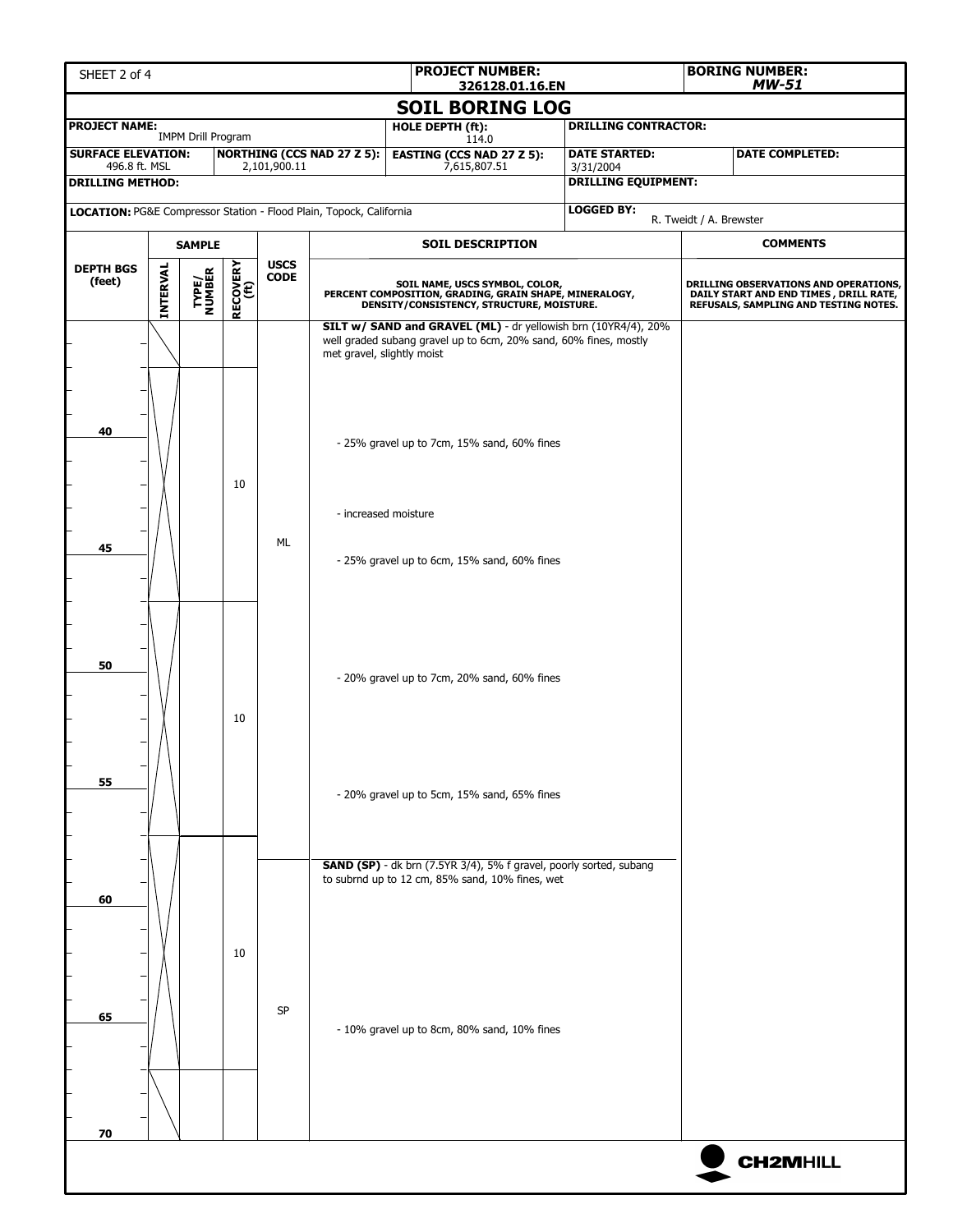| SHEET 3 of 4                                                        |                                                                    |                           |                |              |                                                                                                                                       | <b>PROJECT NUMBER:</b><br>326128.01.16.EN                                                                                  |                                                                |                                                                                                                           |                         | <b>BORING NUMBER:</b><br><b>MW-51</b> |  |  |
|---------------------------------------------------------------------|--------------------------------------------------------------------|---------------------------|----------------|--------------|---------------------------------------------------------------------------------------------------------------------------------------|----------------------------------------------------------------------------------------------------------------------------|----------------------------------------------------------------|---------------------------------------------------------------------------------------------------------------------------|-------------------------|---------------------------------------|--|--|
|                                                                     |                                                                    |                           |                |              |                                                                                                                                       | <b>SOIL BORING LOG</b>                                                                                                     |                                                                |                                                                                                                           |                         |                                       |  |  |
| <b>PROJECT NAME:</b>                                                |                                                                    | <b>IMPM Drill Program</b> |                |              |                                                                                                                                       | HOLE DEPTH (ft):<br>114.0                                                                                                  |                                                                | <b>DRILLING CONTRACTOR:</b>                                                                                               |                         |                                       |  |  |
| <b>SURFACE ELEVATION:</b><br>496.8 ft. MSL                          |                                                                    |                           |                | 2,101,900.11 | <b>NORTHING (CCS NAD 27 Z 5):</b>                                                                                                     | <b>EASTING (CCS NAD 27 Z 5):</b><br>7,615,807.51                                                                           |                                                                | <b>DATE STARTED:</b>                                                                                                      |                         | <b>DATE COMPLETED:</b>                |  |  |
| <b>DRILLING METHOD:</b>                                             |                                                                    |                           |                |              |                                                                                                                                       |                                                                                                                            |                                                                | 3/31/2004<br><b>DRILLING EQUIPMENT:</b>                                                                                   |                         |                                       |  |  |
| LOCATION: PG&E Compressor Station - Flood Plain, Topock, California |                                                                    |                           |                |              |                                                                                                                                       |                                                                                                                            |                                                                | <b>LOGGED BY:</b>                                                                                                         |                         |                                       |  |  |
|                                                                     |                                                                    |                           |                |              |                                                                                                                                       | <b>SOIL DESCRIPTION</b>                                                                                                    |                                                                |                                                                                                                           | R. Tweidt / A. Brewster | <b>COMMENTS</b>                       |  |  |
| <b>DEPTH BGS</b>                                                    | <b>SAMPLE</b>                                                      |                           |                | <b>USCS</b>  |                                                                                                                                       |                                                                                                                            |                                                                |                                                                                                                           |                         |                                       |  |  |
| (feet)                                                              | RECOVERY<br>(ft)<br>INTERVAL<br>TYPE/<br>NUMBER<br>$\mathsf{CODE}$ |                           |                |              | SOIL NAME, USCS SYMBOL, COLOR,<br>PERCENT COMPOSITION, GRADING, GRAIN SHAPE, MINERALOGY,<br>DENSITY/CONSISTENCY, STRUCTURE, MOISTURE. |                                                                                                                            |                                                                | DRILLING OBSERVATIONS AND OPERATIONS,<br>DAILY START AND END TIMES , DRILL RATE,<br>REFUSALS, SAMPLING AND TESTING NOTES. |                         |                                       |  |  |
|                                                                     |                                                                    |                           | 6              |              |                                                                                                                                       | to subrnd sand, 10% fines, poorly graded, wet                                                                              | SAND (SP/SM) - dk greyish brn (10YR4/2), 0% gravel, 90% subang |                                                                                                                           |                         |                                       |  |  |
|                                                                     |                                                                    |                           |                | SP/SM        |                                                                                                                                       |                                                                                                                            |                                                                |                                                                                                                           |                         |                                       |  |  |
| 75                                                                  |                                                                    |                           |                |              |                                                                                                                                       | SAND (SM) - brn (10YR4/3), 5% subang gravel up to 5cm, 75%<br>sand, 20% fines, mostly met gravel, poorly graded, moist     |                                                                |                                                                                                                           |                         |                                       |  |  |
| 80<br>85                                                            |                                                                    |                           | $\overline{7}$ | <b>SM</b>    |                                                                                                                                       | - 15% gravel up to 10cm, 70% sand, 15% fines                                                                               |                                                                |                                                                                                                           |                         |                                       |  |  |
| 90                                                                  |                                                                    |                           | 10             |              |                                                                                                                                       | SILT (ML) dk brn (7.5YR3/4), 10% ang to subang gravel up to 5cm,<br>15% sand, 75% fines, mostly met gravel, slightly moist |                                                                |                                                                                                                           |                         |                                       |  |  |
| 95                                                                  |                                                                    |                           |                | ML           |                                                                                                                                       | - 20% gravel up to 10cm, 10% sand, 70% fines                                                                               |                                                                |                                                                                                                           |                         |                                       |  |  |
| 100                                                                 |                                                                    |                           | 10             |              |                                                                                                                                       | - 10% gravel up to 4cm, 15% sand, 75% fines                                                                                |                                                                |                                                                                                                           |                         |                                       |  |  |
| 105                                                                 |                                                                    |                           |                |              |                                                                                                                                       | - 10% gravel up to 5cm, 15% sand, 75% fines                                                                                |                                                                |                                                                                                                           |                         |                                       |  |  |
|                                                                     |                                                                    |                           |                |              |                                                                                                                                       |                                                                                                                            |                                                                |                                                                                                                           |                         | <b>CH2MHILL</b>                       |  |  |